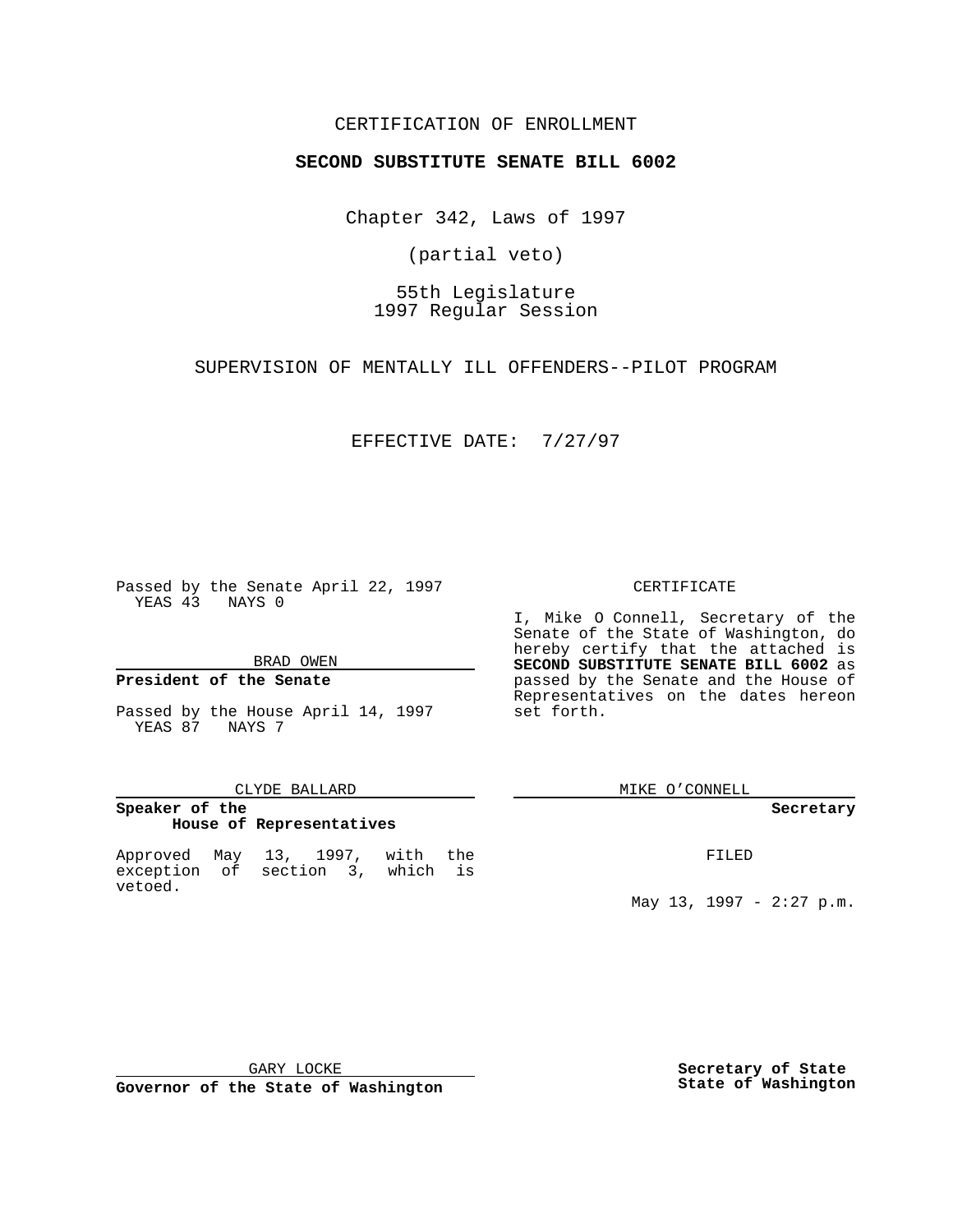## **SECOND SUBSTITUTE SENATE BILL 6002** \_\_\_\_\_\_\_\_\_\_\_\_\_\_\_\_\_\_\_\_\_\_\_\_\_\_\_\_\_\_\_\_\_\_\_\_\_\_\_\_\_\_\_\_\_\_\_

\_\_\_\_\_\_\_\_\_\_\_\_\_\_\_\_\_\_\_\_\_\_\_\_\_\_\_\_\_\_\_\_\_\_\_\_\_\_\_\_\_\_\_\_\_\_\_

AS AMENDED BY THE HOUSE

Passed Legislature - 1997 Regular Session

### **State of Washington 55th Legislature 1997 Regular Session**

**By** Senate Committee on Ways & Means (originally sponsored by Senators Long, Hargrove and Oke)

Read first time 03/10/97.

 AN ACT Relating to supervision of mentally ill offenders; adding new sections to chapter 71.24 RCW; and creating new sections.

BE IT ENACTED BY THE LEGISLATURE OF THE STATE OF WASHINGTON:

 NEW SECTION. **Sec. 1.** (1) Many acute and chronically mentally ill offenders are delayed in their release from Washington correctional facilities due to their inability to access reasonable treatment and living accommodations prior to the maximum expiration of their sentences. Often the offender reaches the end of his or her sentence and is released without any follow-up care, funds, or housing. These delays are costly to the state, often lead to psychiatric relapse, and result in unnecessary risk to the public.

 These offenders rarely possess the skills or emotional stability to maintain employment or even complete applications to receive entitlement funding. Nation-wide only five percent of diagnosed schizophrenics are able to maintain part-time or full-time employment. Housing and appropriate treatment are difficult to obtain.

 This lack of resources, funding, treatment, and housing creates additional stress for the mentally ill offender, impairing self-control and judgment. When the mental illness is instrumental in the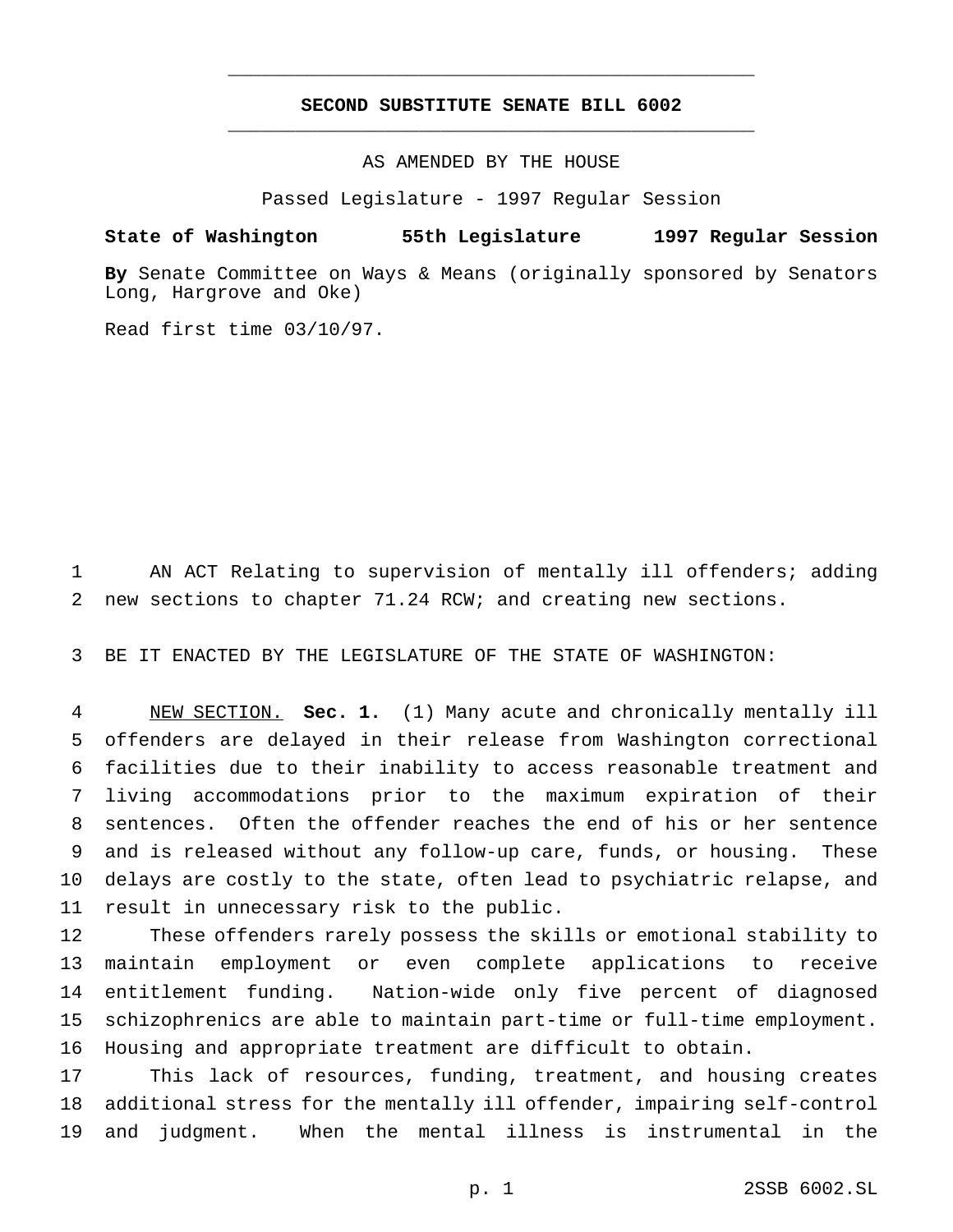offender's patterns of crime, such stresses may lead to a worsening of his or her illness, reoffending, and a threat to public safety.

 (2) It is the intent of the legislature to create a pilot program to provide for postrelease mental health care and housing for a select group of mentally ill offenders entering community living, in order to reduce incarceration costs, increase public safety, and enhance the offender's quality of life.

 NEW SECTION. **Sec. 2.** A new section is added to chapter 71.24 RCW to read as follows:

 (1) The secretary shall select and contract with a regional support network or private provider to provide specialized access and services to mentally ill offenders upon release from total confinement within the department of corrections who have been identified by the department of corrections and selected by the regional support network or private provider as high-priority clients for services and who meet service program entrance criteria. The program shall enroll no more than twenty-five offenders at any one time, or a number of offenders that can be accommodated within the appropriated funding level, and shall seek to fill any vacancies that occur.

 (2) Criteria shall include a determination by department of corrections staff that:

 (a) The offender suffers from a major mental illness and needs 23 continued mental health treatment;

 (b) The offender's previous crime or crimes have been determined by either the court or department of corrections staff to have been substantially influenced by the offender's mental illness;

 (c) It is believed the offender will be less likely to commit further criminal acts if provided ongoing mental health care;

 (d) The offender is unable or unlikely to obtain housing and/or treatment from other sources for any reason; and

 (e) The offender has at least one year remaining before his or her sentence expires but is within six months of release to community housing and is currently housed within a work release facility or any department of corrections' division of prisons facility.

 (3) The regional support network or private provider shall provide specialized access and services to the selected offenders. The services shall be aimed at lowering the risk of recidivism. An oversight committee composed of a representative of the department, a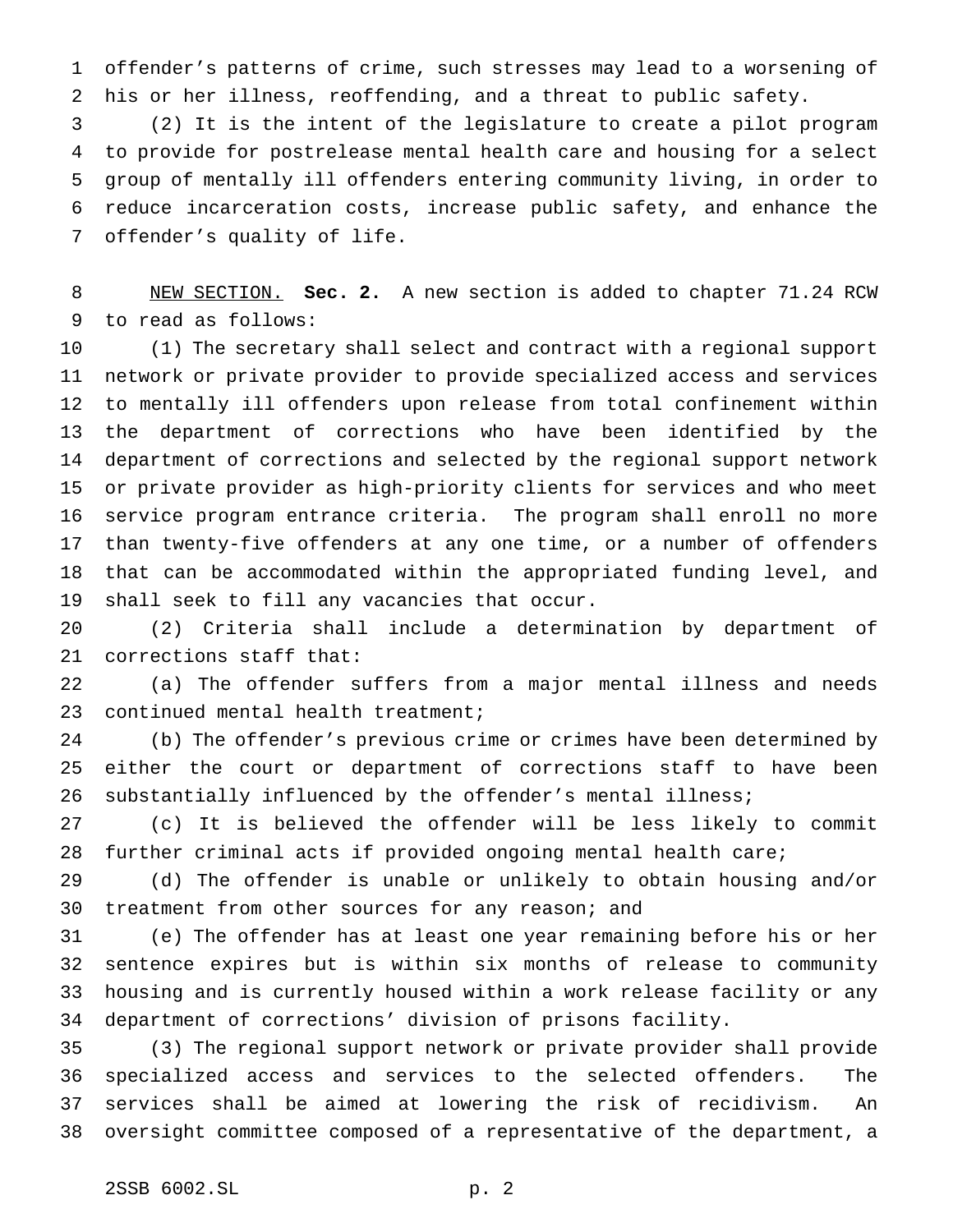representative of the selected regional support network or private provider, and a representative of the department of corrections shall develop policies to guide the pilot program, provide dispute resolution including making determinations as to when entrance criteria or required services may be waived in individual cases, advise the department of corrections and the regional support network or private provider on the selection of eligible offenders, and set minimum requirements for service contracts. The selected regional support network or private provider shall implement the policies and service contracts. The following services shall be provided:

 (a) Intensive case management to include a full range of intensive community support and treatment in client-to-staff ratios of not more than ten offenders per case manager including: (i) A minimum of weekly group and weekly individual counseling; (ii) home visits by the program manager at least two times per month; and (iii) counseling focusing on relapse prevention and past, current, or future behavior of the offender.

 (b) The case manager shall attempt to locate and procure housing appropriate to the living and clinical needs of the offender and as needed to maintain the psychiatric stability of the offender. The entire range of emergency, transitional, and permanent housing and involuntary hospitalization must be considered as available housing options. A housing subsidy may be provided to offenders to defray housing costs up to a maximum of six thousand six hundred dollars per offender per year and be administered by the case manager. Additional funding sources may be used to offset these costs when available.

 (c) The case manager shall collaborate with the assigned prison, work release, or community corrections staff during release planning, prior to discharge, and in ongoing supervision of the offender while under the authority of the department of corrections.

 (d) Medications including the full range of psychotropic medications including atypical antipsychotic medications may be required as a condition of the program. Medication prescription, medication monitoring, and counseling to support offender understanding, acceptance, and compliance with prescribed medication regimens must be included.

 (e) A systematic effort to engage offenders to continuously involve themselves in current and long-term treatment and appropriate habilitative activities shall be made.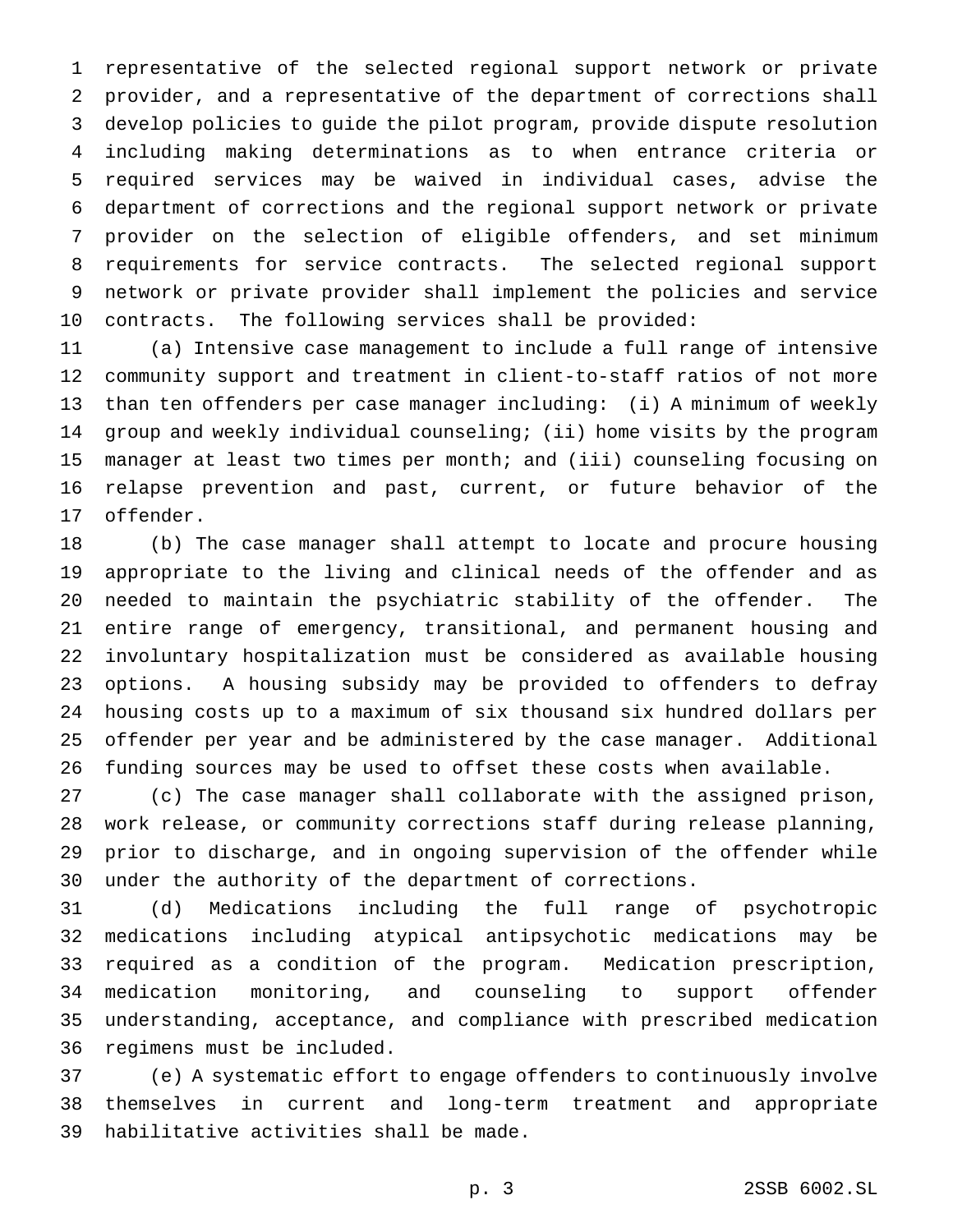(f) Classes appropriate to the clinical and living needs of the offender and appropriate to his or her level of understanding.

 (g) The case manager shall assist the offender in the application and qualification for entitlement funding, including medicaid, state assistance, and other available government and private assistance at any point that the offender is qualified and resources are available.

 (h) The offender shall be provided access to daily activities such as drop-in centers, prevocational and vocational training and jobs, and volunteer activities.

 (4) Once an offender has been selected into the pilot program, the offender shall remain in the program until the end of his or her sentence or unless the offender is released from the pilot program earlier by the department of corrections.

 (5) Specialized training in the management and supervision of high- crime risk mentally ill offenders shall be provided to all participating mental health providers by the department and the department of corrections prior to their participation in the program and as requested thereafter.

 (6) The pilot program provided for in this section must be providing services by July 1, 1998.

21 \*<u>NEW SECTION.</u> Sec. 3. The department shall indemnify and hold harmless the regional support network, private provider, and any mental health center, housing facility, or other mental health provider from all claims or suits arising in any manner from any acts committed by an enrolled offender during his or her period of enrollment.

**\*Sec. 3 was vetoed. See message at end of chapter.**

 NEW SECTION. **Sec. 4.** A new section is added to chapter 71.24 RCW to read as follows:

 The department, in collaboration with the department of corrections and the oversight committee created in section 2 of this act, shall track outcomes and submit to the legislature a report of services and outcomes by December 1, 1998, and annually thereafter as may be necessary. The reports shall include the following: (1) A statistical analysis regarding the reoffense and reinstitutionalization rate by the enrollees in the program set forth in section 2 of this act; (2) a quantitative description of the services provided in the program set forth in section 2 of this act; and (3) recommendations for any needed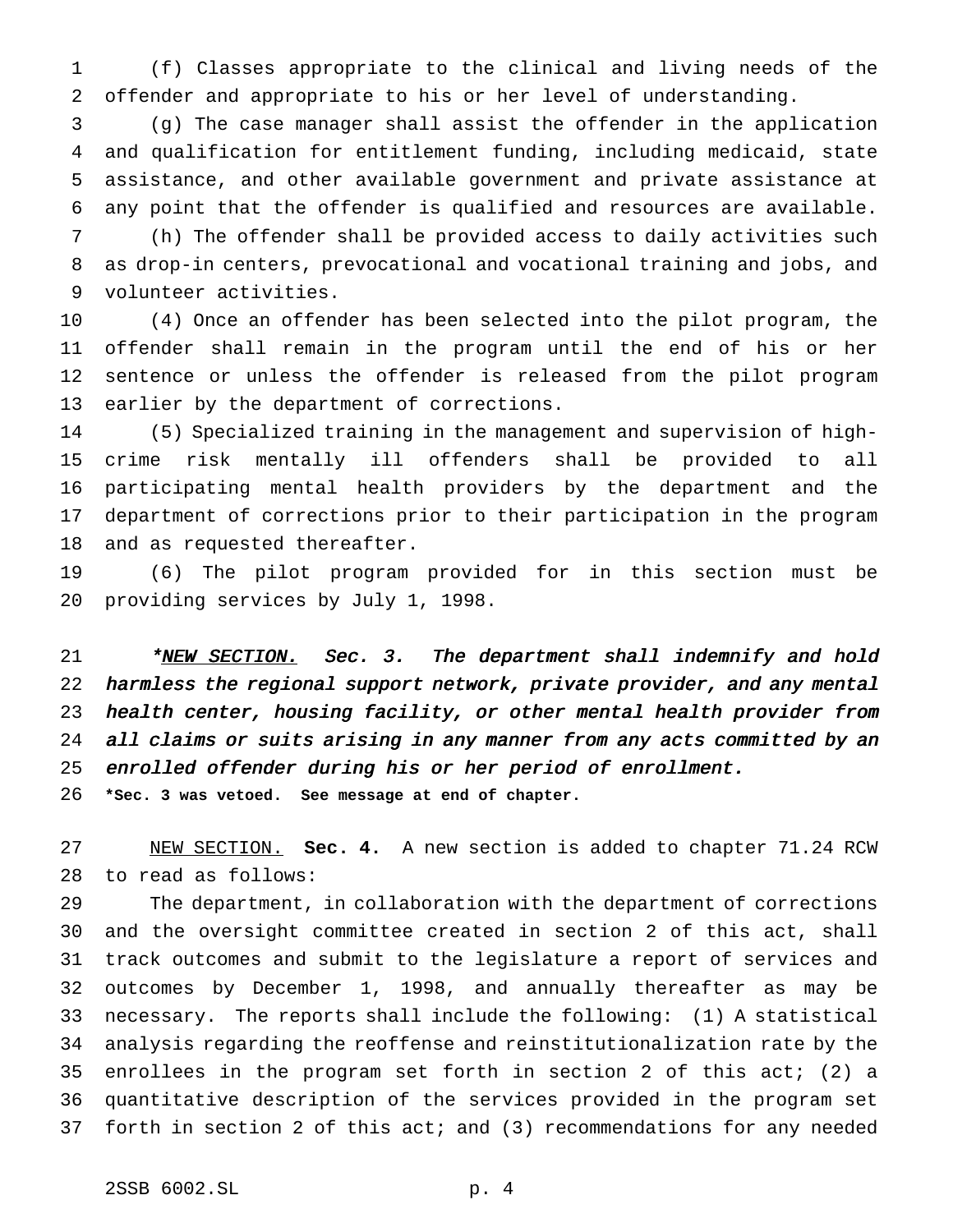modifications in the services and funding levels to increase the effectiveness of the program set forth in section 2 of this act. By December 1, 2003, the department shall certify the reoffense rate for enrollees in the program authorized by section 2 of this act to the office of financial management and the appropriate legislative committees. If the reoffense rate exceeds fifteen percent, the authorization for the department to conduct the program under section 2 of this act is terminated on January 1, 2004.

 NEW SECTION. **Sec. 5.** If specific funding for the purposes of this act, referencing this act by bill or chapter number, is not provided by June 30, 1997, in the omnibus appropriations act, this act is null and void.

 NEW SECTION. **Sec. 6.** If any provision of this act or its application to any person or circumstance is held invalid, the remainder of the act or the application of the provision to other persons or circumstances is not affected.

> Passed the Senate April 22, 1997. Passed the House April 14, 1997. Approved by the Governor May 13, 1997, with the exception of certain items that were vetoed. Filed in Office of Secretary of State May 13, 1997.

Note: Governor's explanation of partial veto is as follows:

 "I am returning herewith, without my approval as to section 3, Second Substitute Senate Bill No. 6002 entitled:

"AN ACT Relating to supervision of mentally ill offenders;"

 This legislation establishes a pilot program to provide specialized access and follow up care to mentally ill offenders after they are released from confinement. Under this program, the offenders will get help finding employment, housing and treatment services. I believe this type of program will serve the public well by insuring that mentally ill offenders get the help they need to successfully reintegrate into the community.

 Section 3 would require that the state "shall indemnify and hold harmless the regional support network, private provider, and any mental health provider, housing facility or other mental health provider from all claims or suits arising in any manner from acts committed by an enrolled offender during his or her period of enrollment." As drafted, section 3 would expose the state to an undue risk of liability. To address concerns that program enrollees may present special liability risks for service providers, the Department of Social and Health Services shall consider all reasonable and appropriate means to help limit service provider exposure to liability.